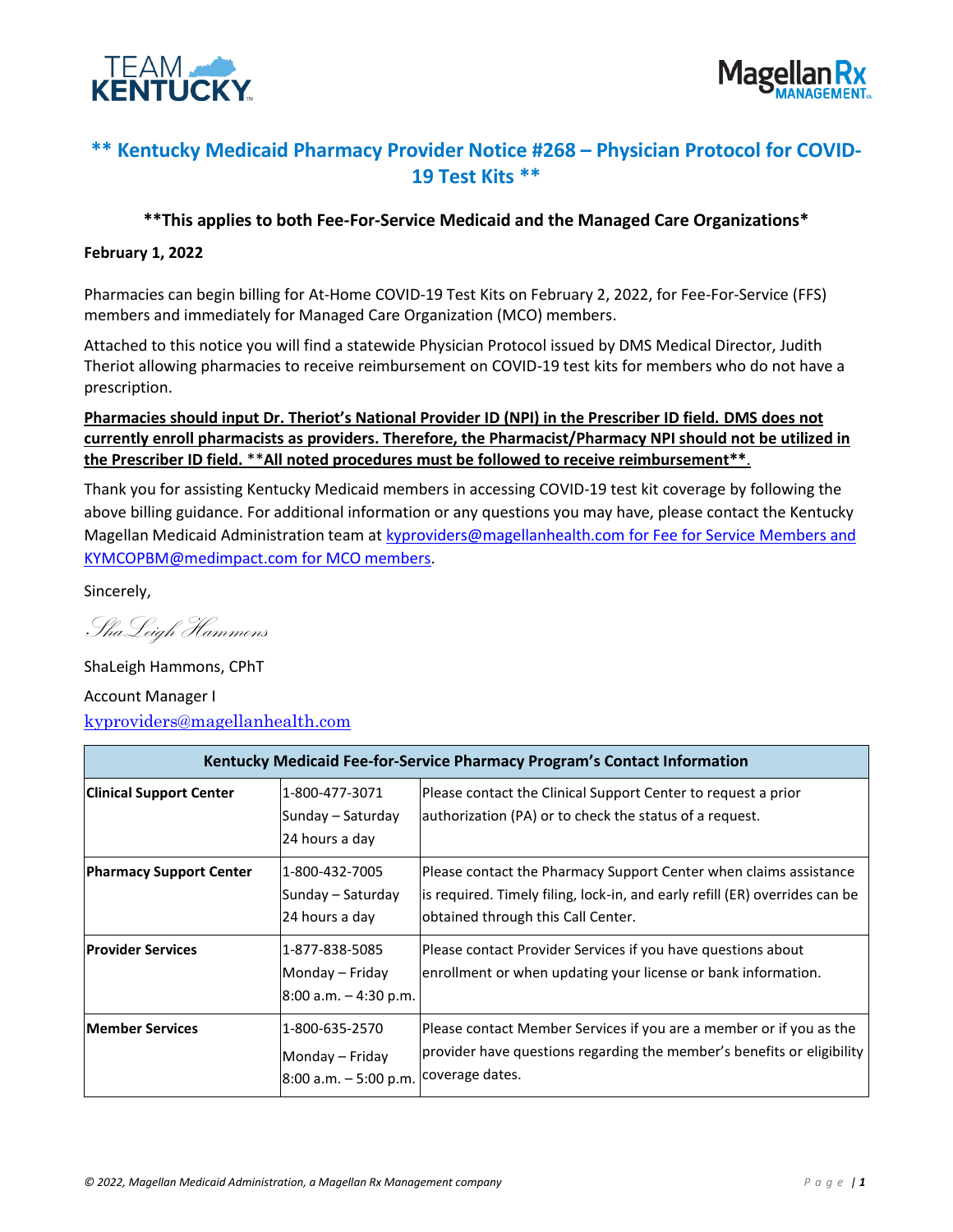



# **Kentucky Statewide Physician Protocol for Point of Care COVID-19 Testing**

### **Purpose**

This statewide physician protocol signed by a physician with the Kentucky Department for Medicaid Services specifies the criteria and procedures for eligible pharmacies who have met the requirements established by the Kentucky Board of Pharmacy and in accordance with the Governor's Executive Order to prevent the spread of COVID-19 in the Commonwealth. *This signed protocol is intended for pharmacists that do not have a medical provider to issue a protocol.*

|                                                             | <b>Point of Care COVID-19 Testing Protocol</b>                                                                                                                                                                                                                                                                                                                                                                                                                                                                                                                                                                               |
|-------------------------------------------------------------|------------------------------------------------------------------------------------------------------------------------------------------------------------------------------------------------------------------------------------------------------------------------------------------------------------------------------------------------------------------------------------------------------------------------------------------------------------------------------------------------------------------------------------------------------------------------------------------------------------------------------|
| Pharmacy has an active<br><b>CLIA Certificate of Waiver</b> | Pharmacist collects specimen or aids in self-collection of the specimen;<br>specimen is tested by the pharmacy using a point-of-care test<br>The Kentucky Office of the Inspector General Division of Health Care<br>processes CLIA applications. Additional information can be found here.<br>Testing and or collection site pharmacies should reach out to the <b>Kentucky</b><br>$\bullet$<br>Department for Public Health to be added to the Kentucky COVID-19 testing<br>facility list.                                                                                                                                 |
| <b>Testing Supplies</b>                                     | Pharmacy obtains point-of-care testing machine and testing cassettes<br>o These tests that can be administered in a CLIA waived setting, found<br>here on the FDA website<br>○ Point-of-care identified as a test with a "W" under "Authorized<br>Settings," will be allowed during the state of emergency<br>Pharmacy has obtained specimen collection kits<br>Pharmacy employees have received training on testing machine                                                                                                                                                                                                 |
| <b>Personal Protective</b><br><b>Equipment</b>              | CDC Infection Control Guidance for Healthcare Professional about COVID-<br>19 has been reviewed<br>• CDC Collecting, Handling, and Testing Clinical Specimen from Persons for<br>COVID-19 Interim Guidelines have been reviewed<br>Pharmacy obtains adequate PPE<br>$\bullet$<br>All pharmacy employees have been trained on minimum storage,<br>٠<br>disposal/recycling, and use of PPE including fit testing prior to using N-95<br>respirators                                                                                                                                                                            |
| <b>Specimen Collection</b>                                  | CDC Collecting, Handling, and Testing Clinical Specimen from Persons for<br>COVID-19 Interim Guidelines have been reviewed<br>Pharmacy has reviewed manufacturer instructions<br>Pharmacy employees are trained on the type of specimen collection<br>Policies and procedures are in place to address collection, storage and<br>$\bullet$<br>transport of samples<br>○ Collection is encouraged to take place outside in order to minimize<br>exposure to others in the pharmacy<br>Pharmacy has identified a proper method of disposal of specimens and any<br>PPE that may have been in contact with patient              |
| <b>Communication of Results</b>                             | CDC Clinical Guidance for Management of Patients with Confirmed COVID-<br>$\bullet$<br>19 has been reviewed<br>Pharmacies develop policies and procedures for reporting results to the<br>patient and the patient's primary care provider including test results within<br>the same day<br>Pharmacy has the responsibility to inform the patient of results conducted at<br>point-of-care<br>Ensure patient has a mask or provide the patient with a mask<br>Pharmacy must report all positive COVID-19 tests to the Kentucky<br>Department for Public Health via the Person Under Investigation (PUI)<br><b>Report form</b> |